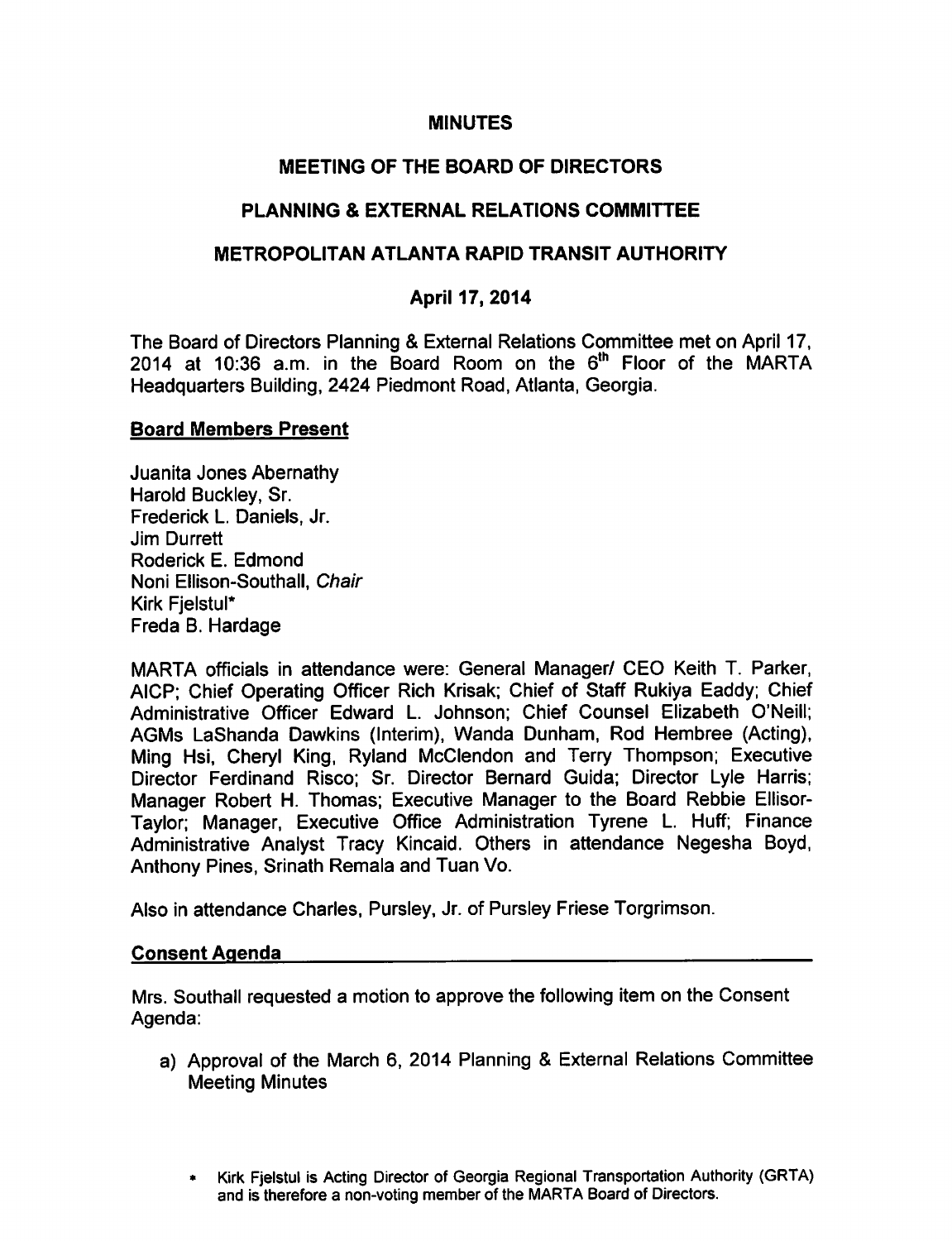On motion by Mr. Buckley seconded by Mr. Durrett, the minutes were unanimously approved by a vote of 6 to 0, with  $6*$  members present.

## Individual Agenda

## Briefing - Three Year DBE Goal

Mr. Risco briefed the Committee on the Three Year Disadvantaged Business Enterprise (DBE) Goal.

DBE Program is a Federal Mandate [49 CFR Part 26.21(a) (2)]:

• FTA recipients receiving planning capital or operating assistance who will award prime contracts exceeding \$250,000 in FTA funds in a Federal fiscal year

Four Elements of the DBE Program

- Program Document
- Goal Setting Methodology
- Monitoring and Oversight
- Semi-Annual Reporting

## DBE Coverage

• Small business-owned and controlled by a socially and economically disadvantaged individual; including women-owned

## Current DBE Program Goals FY12 - FY14

- $\text{DBE}$  Goal  $-27.75\%$  $\bullet$ 
	- Race conscious 22.75% (contract only)
	- Race neutral 5%
- $\bullet$ Based on contracts greater than \$100,000
	- $\circ$  Race conscious a measure or program that is focused specifically on assisting only DBEs includes women owned
	- $\circ$  Race Neutral a measure or program that is, or can be, used to assist all small businesses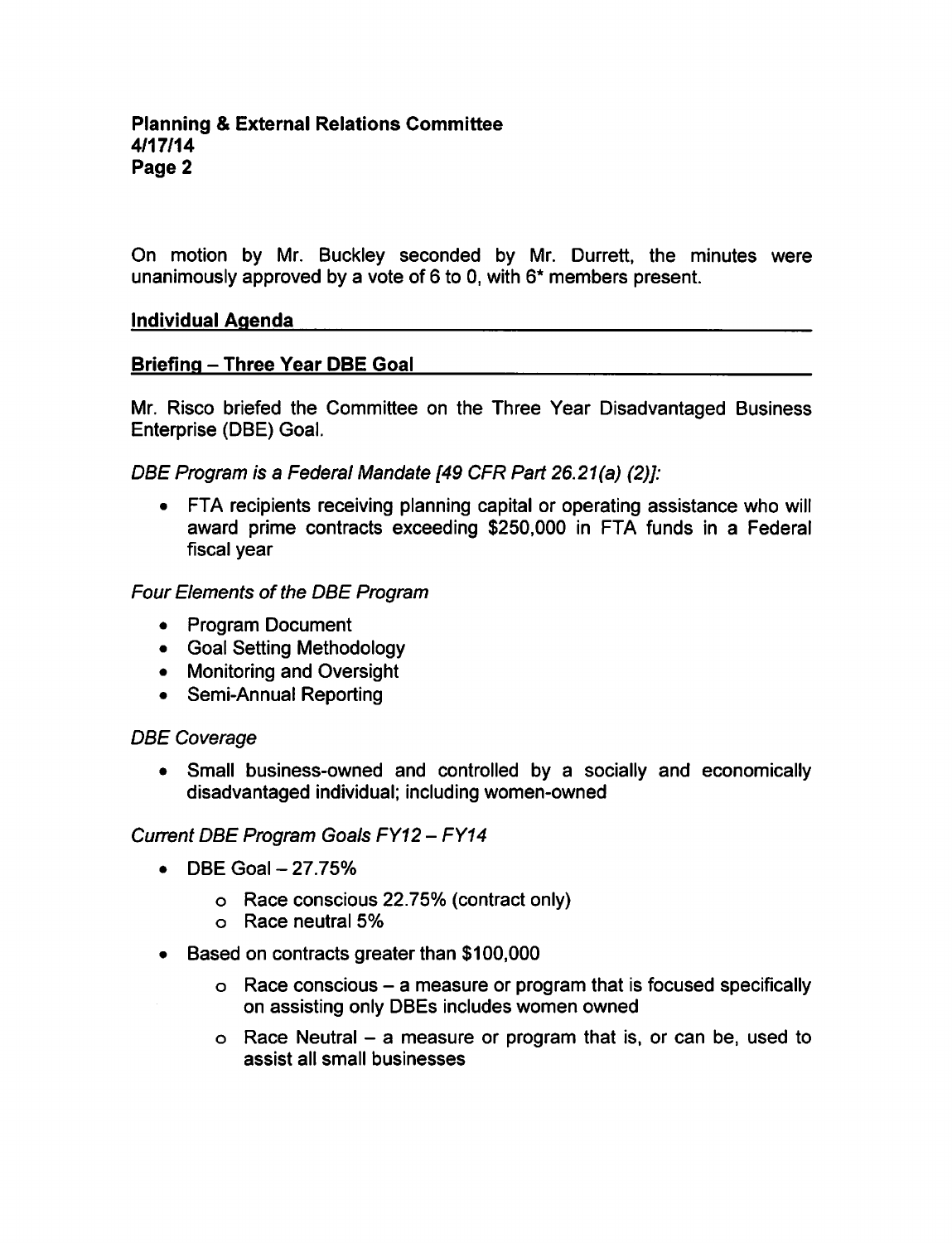### Planning External Relations Committee 4/17/14 Page 3

# Program Purpose

- No discrimination in award of contracts
- Level playing field to compete
- Remove barriers to participation
- Provide flexibility in providing opportunities

# Program Misconceptions

- Quotas
- Set Asides
- Guarantees
- Minimum Participation  $\bullet$

## DBE Goal Methodology - Key Points

- Weighted based on demonstrable evidence of "ready, willing and able" DBE firms relative to all firms available to perform on MARTA contracts
- Currently certified DBEs with the Georgia Unified Certification Program
- DBEs certified in North American Industry Classification System (NAICS) Code(s) for work to be performed
- Accurately account for all contracting opportunities based on the scope of work

## Procurement Types and How Goals Are Set

- Request for Proposals (RFPs) and Architecture and Engineering Contracts over \$100,000; Request for Quotations (RFQs); Seal Bids (IFB)-Task Order over \$100,000
	- Examine scope of work
	- Identify certified DBEs
	- Calculate goal using methodology
	- Assign DBE participation goal
	- Develop tailored listing of DBEs
- General Services Administration (GSA) State of Georgia Procurements  $\bullet$ 
	- Federal Acquisition Regulation (FAR) requirements are established
	- Bidders/proponents are prequalified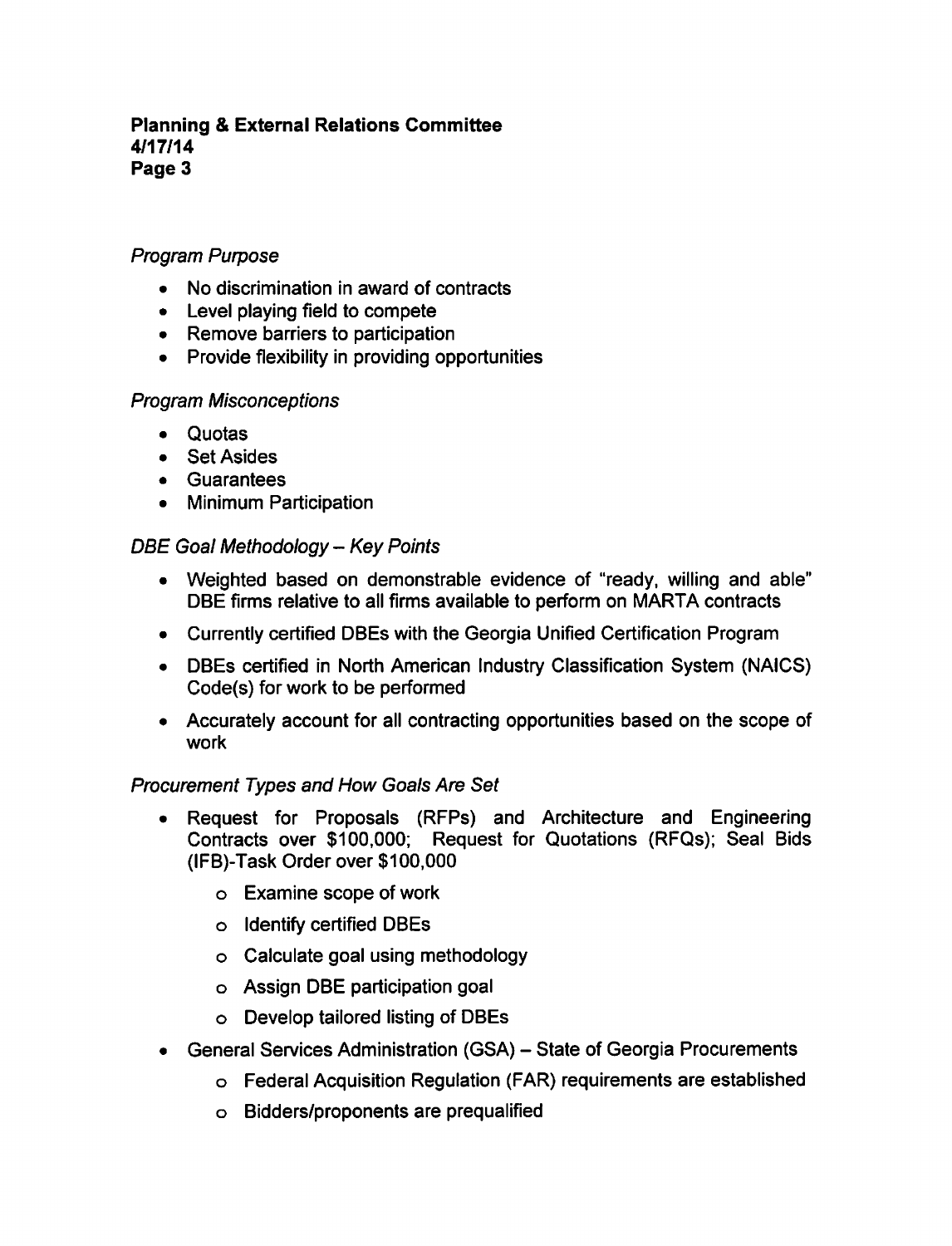- MARTA "piggyback" on contracts awarded by Federal and State agencies
- NO MARTA DBE goals assigned
- Emergency and Sole Source Procurements
	- No MARTA DBE goals assigned
	- Justification approved for sole source procurement

# Top 10 Contracts with DBE Goals

- General Engineering Consultants
	- Contract Amount -\$192,553,721
	- o DBE Goal Assigned 25%
- Fire Protections System Upgrade  $\bullet$ 
	- $\circ$  Contract Amount \$39,662,912
	- $\circ$  DBE Goal Assigned  $-25%$
- Design-Build Brady Mobility Services  $\bullet$ 
	- $\circ$  Contract Amount \$38,206,066
	- $\circ$  DBE Goal Assigned  $-20\%$
- Job Order Contract  $\bullet$ 
	- $\circ$  Contract Amount \$20,000,000
	- $\circ$  DBE Goal Assigned  $-25%$
- Escalator Rehabilitation
	- $\circ$  Contract Amount \$18,686,874
	- $\circ$  DBE Goal Assigned  $-3\%$
- Buckhead Station North Entrance and Pedestrian Bridge Entrance
	- $\circ$  Contract Amount \$18,282,259
	- $\circ$  DBE Goal Assigned  $-28%$
- Track Renovation Phase II Running Rail and Switch Tie Replacement
	- $\circ$  Contract Amount \$16,835,003
	- $\circ$  DBE Goal Assigned  $-10\%$
- General Planning and Technical Services  $\bullet$ 
	- o Contract Amount \$16,600,000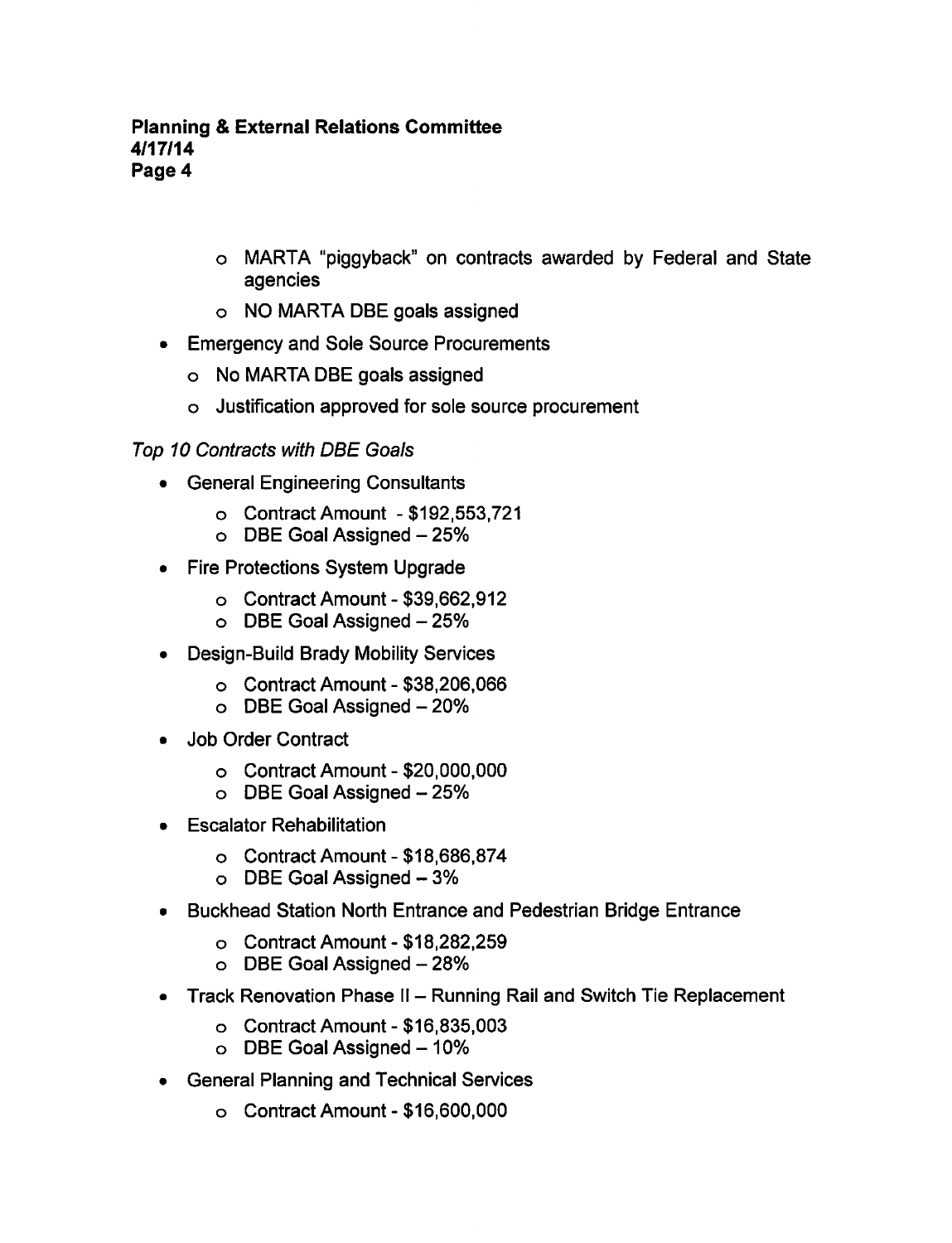## **Planning & External Relations Committee** 4/17/14 Page 5

- $\circ$  DBE Goal Assigned  $-30\%$ , 15%
- Vehicle Security Camera System
	- $\circ$  Contract Amount \$16,060, 451
	- o DBE Goal Assigned 20%
- Environmental Engineering Consulting Services  $\bullet$ 
	- o Contract Amount \$14,000,000
	- o DBE Goal Assigned 25%

## DBE Success Stories

- Tunnel Lighting Upgrades Vine City Station to West Lake and Bankhead  $\bullet$ **Stations** 
	- $\circ$  DBE Goal Assigned  $-15%$
	- $\circ$  DBE Goal Achieved 27%
- Bus Supervisor Booths  $\bullet$ 
	- $\circ$  DBE Goal Assigned  $-12\%$
	- $o$  DBE Goal Achieved  $-13%$
- West Lake Station TCR Waterproofing and Renovations
	- $\circ$  DBE Goal Assigned  $-25%$
	- $\circ$  DBE Goal Achieved  $-46\%$
- Design-Build Solar Canopies at the Laredo Bus Maintenance Facility  $\bullet$ (TIGER grant)
	- o DBE Goal Assigned 20%
	- $\circ$  DBE Goal Achieved  $-35%$
- **Station Vending Services**  $\bullet$ 
	- $\circ$  DBE Goal Assigned  $-30\%$
	- $\circ$  DBE Goal Achieved 100%
- HVAC Building Maintenance  $\bullet$ 
	- o DBE Goal Assigned 25%
	- $\circ$  DBE Goal Achieved 100%
- General Professional Services Information Technology (IT)  $\bullet$ 
	- $\circ$  DBE Goal Assigned  $-35%$
	- $\circ$  DBE Goal Achieved  $-62\%$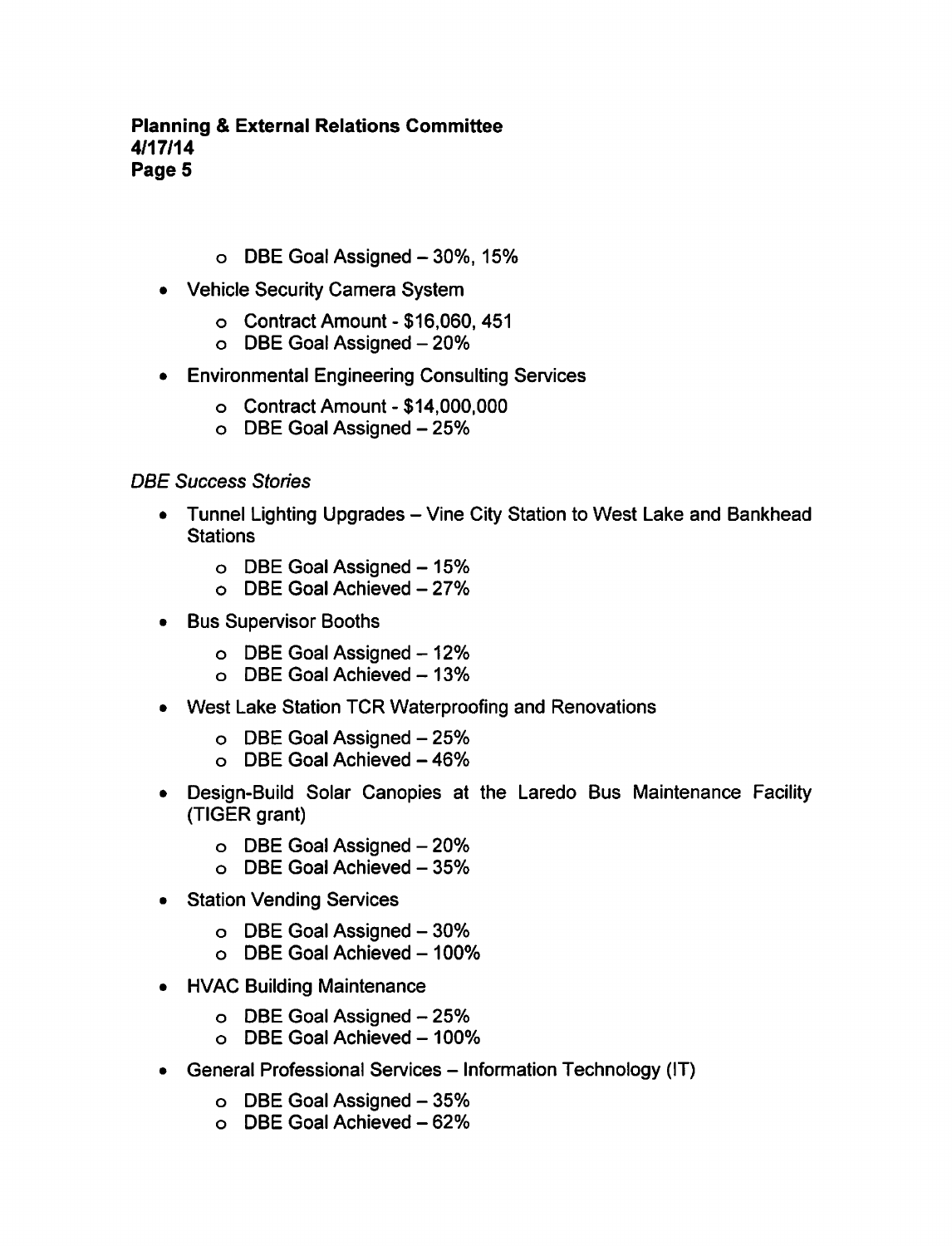- Concrete Girder Renovation
	- $\circ$  DBE Goal Assigned  $-10\%$
	- $\circ$  DBE Goal Achieved 11%

## Education and Outreach

- DBE Orientation
- Procurement Readiness Workshop
- Small Business Information Dav
- South DeKalb Economic Development Buyer's Tour
- Small Business Veterans Day Program
- Women's Economic Opportunity Project
- Greater Atlanta Economic Alliance The Sky's the Limit
- Atlanta Business League Super Tuesday
- Regional Small and Minority Business Summit
- Fulton County Vendor Opportunity Fair
- Georgia Minority Supplier Development Council Procurement Expo
- MARTA Tunnel Ventilation Industry Day
- City of Atlanta Partnering for Progress
- DeKalb County Passport to Business
- $\cdot$  City of Atlanta Back to Business
- Atlanta Business League The Secrets to Doing Business with MARTA
- Operation & Maintenance of the Atlanta Street Car Industry Day
- $\bullet$ Georgia Unified Certification Program - Statewide DBE Outreach

Dr. Edmond asked staff to put parameters in place that will ensure the EEO statistics are not skewed. He stated that everyone needs a fair chance.

Mr. Daniels asked about race-neutral contracts.

Mr. Risco said race-neutral is a SBA (Small Business Administration) standard refering to size only whereas race-conscious is specifically focused on assisting DBEs

Dr. Edmond said as an organization MARTA has to ensure that its program is not skewed.

Mr. Risco commented that MARTA had recently received DBE fraud training.

Mr. Daniels asked is there a method in place for reporting alleged fraud.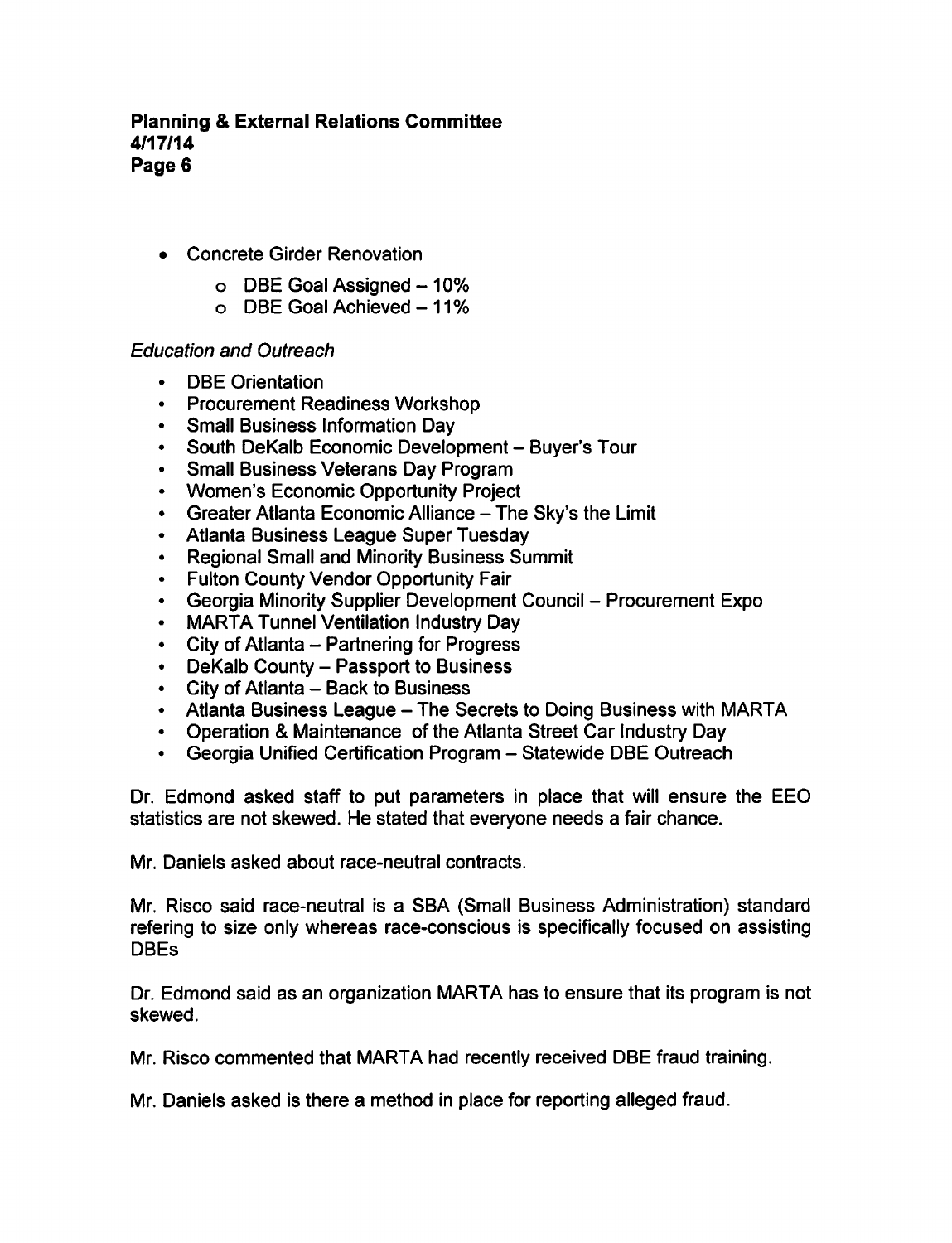Mr. Risco said calls can be made to MARTA's DEO Office or directly to the Office of the Inspector General.

Mr. Daniels asked what are the size standards.

Mr. Risco said MARTA uses the same size standards as the SBA.

Mr. Daniels asked if MARTA is able to select a minority firm from the GSA list.

Mr. Risco said yes but not be able to use a DBE goal.

Dr. Edmond said that would not count towards MARTA's statistics.

Mr. Risco said that is correct.

Dr. Edmond said that is his concern as a Board Member. It appears that the State does not have any emphasis on DBE participation. Utilizing GSA may be way for the Authority to save money but it has adversely affected its DBE goals.

Mr. Risco said the Authority is expanding its DBE program knowing that this is very important to MARTA leadership.

Mr. Parker said last month was tough  $-$  overall MARTA knows it can do better and is making strides to adjust the trend.

Dr. Edmond thanked staff for the presentation. He added that it is important to know what MARTA is actually doing versus what is required to do. He asked that staff notify the Board when DBE firms are used through GSA.

Mr. Daniels requested periodic updates on the DBE program results.

#### Briefing - FY 2014 Mid-Year Ridership Report

Mr. Thomas briefed the Committee on the FY 2014 Mid-Year Ridership Report.

 $\geq$  The first six months of FY 2014 had approximately 66.35M passenger boardings, which was 1.35% higher ridership than the same portion of the previous fiscal year; also, this level of ridership was 1.16% above the projected figure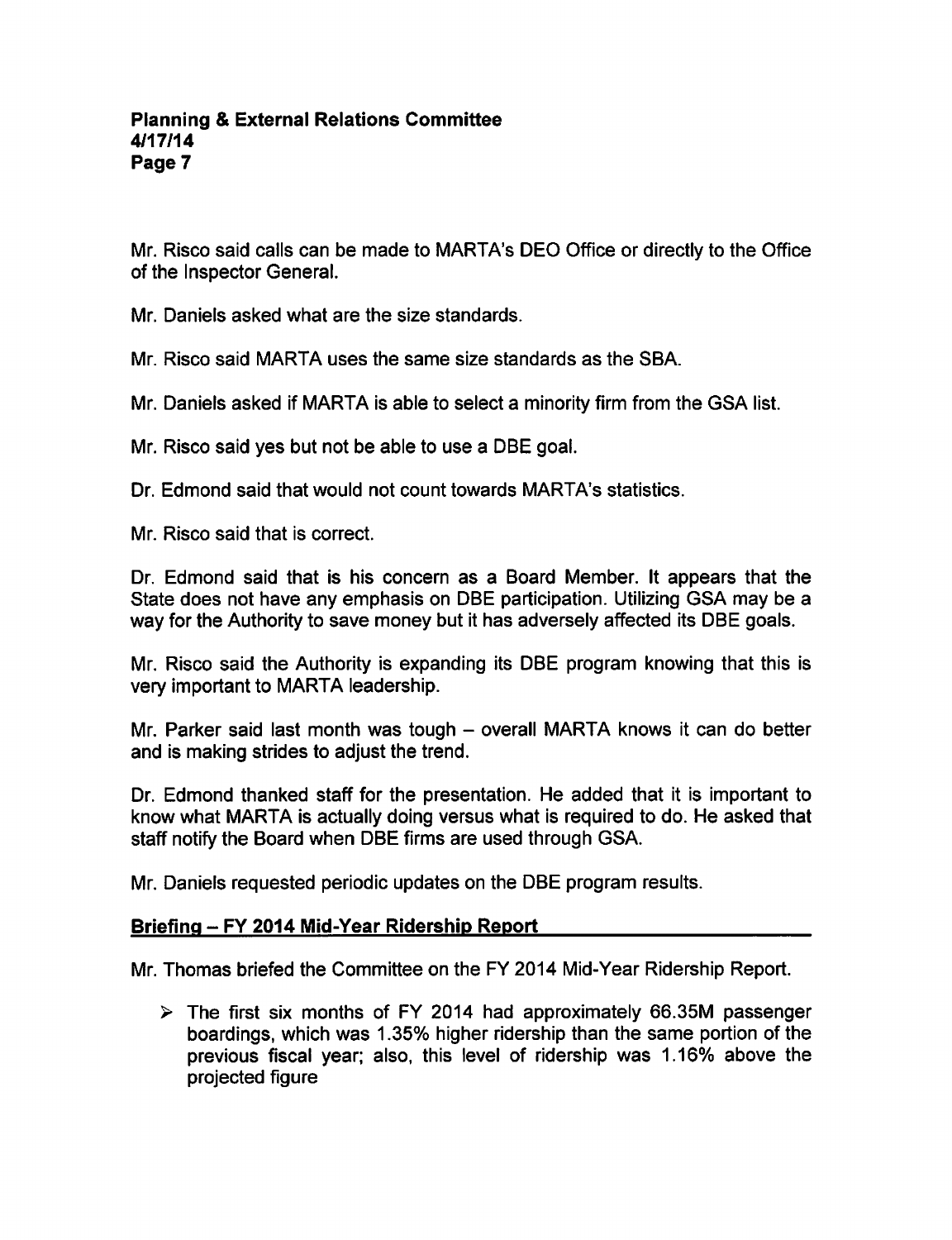- $\triangleright$  Passenger revenue directly associated with boardings (i.e., excluding parking, media fees, etc.) fell by 1.14% from the first six months of FY 2013 and was 1.32% less than expected
- $\triangleright$  The revenue and ridership results do not match because the average fare per boarding – which takes into account free transfers and various forms of discount  $-$  for July through December of FY 2014 was about 2.6 cents lower than it was during the same period last year
- $\triangleright$  For the first six months of FY 2014, Rail ridership was 0.8% higher than the same period a year earlier; Bus ridership rose 2.0%; Mobility ridership showed a 1.0% gain  $-$  against projections for the period. Rail ridership was 0.9% high and Bus boardings were 1.5% high but Mobility trips were 2.0% low
- $\geq$  Average weekday ridership increased 1.4% during the period, compared to a vear ago and average Sunday ridership rose 1.8%; however, average Saturday boardings declined 0.1%
- $\triangleright$  Major special event ridership was virtually unchanged compared to last year but more inclement weather this year helped to suppress MARTA passenger boardings, especially in July (-200,000 trips); also, ridership during the Christmas holiday period was notably lower than one year ago (-100,000 trips)
- $\triangleright$  Stored time period ridership (monthly pass, weekly pass, etc.) has continued its relative decrease in usage during July through December of FY 2014  $-$  its usage declined 5.1% compared to the previous year, while stored trip (+8.3%) and stored value (+5.5%) usage both increased; during this period, stored time passenger boarding's were only about 44% of all ridership while five years ago they made up 62% of all trips

Mr. Daniels asked if average fare related to unlimited rides on Breeze cards.

Mr. Thomas said yes. If more people utilize the cards and ride more, the average fare would be lower.

Mr. Daniels asked is it in MARTA's best interest to offer unlimited rides if it lowers the average fare. He added if the Authority can determine how many times customers ride the system with an unlimited card does it make sense for MARTA to cap the unlimited usage.